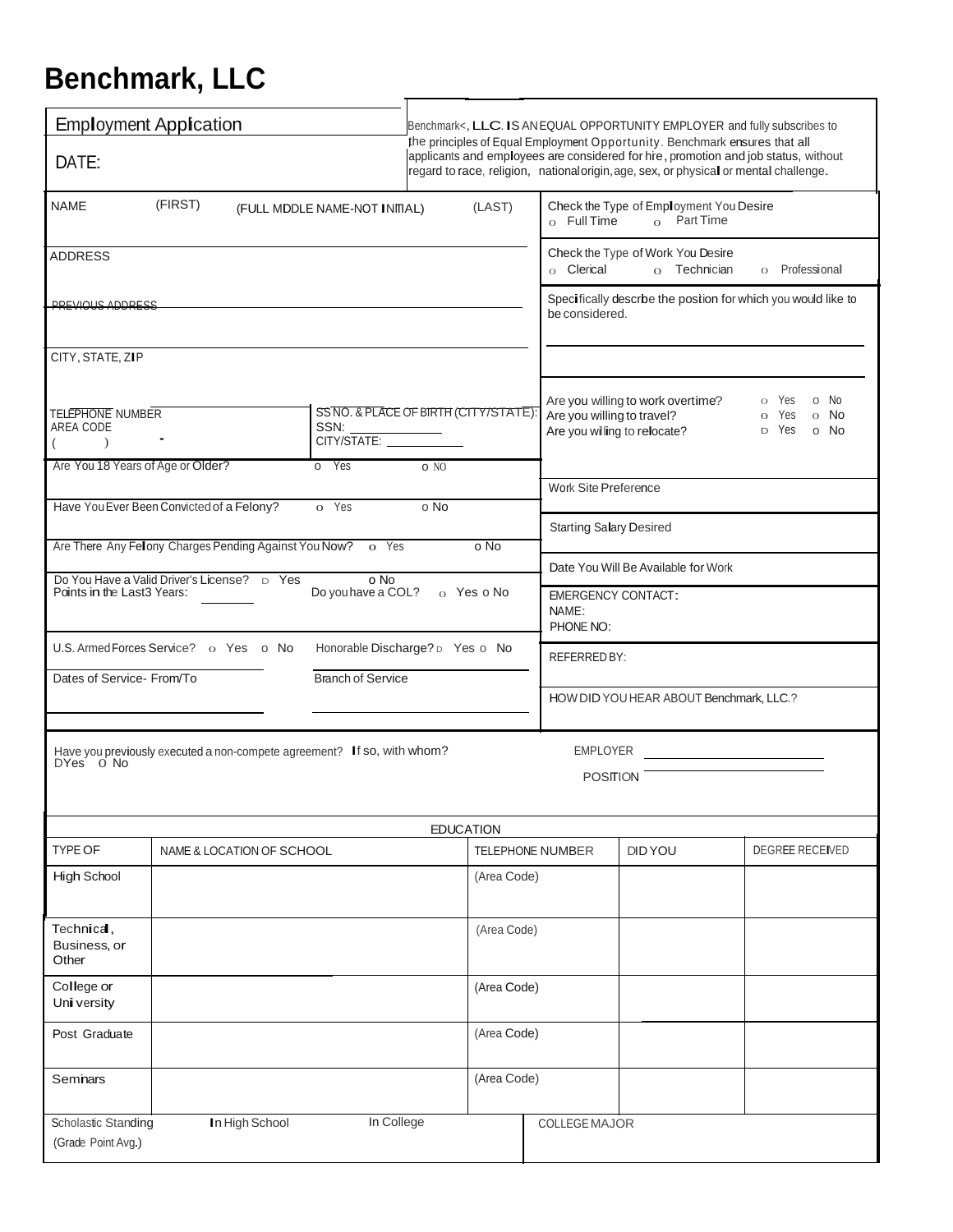PREVIOUS EMPLOYMENT. (MUST *BE COMPLETED)* Give full description, starting with your most recent employment. *IF* NO*T CONTINUALLY*<br>*EMPLOYED, INDICATE PERIODS OF UNEMPLOYMENT.* Enter U.S. Military Service as a position, i

| FIRM/COMPANY                                                                                                                                                                                   | DATES OF<br><b>EMPLOYMENT</b> | PAY RATE            | POSITION HELD<br>-Indicoto Major Rosponsibilitios<br>and Accomplishmonts- | <b>REASON FOR</b><br><b>LEAVING</b> |  |  |  |  |
|------------------------------------------------------------------------------------------------------------------------------------------------------------------------------------------------|-------------------------------|---------------------|---------------------------------------------------------------------------|-------------------------------------|--|--|--|--|
| <b>NAME</b>                                                                                                                                                                                    | <b>FROM</b>                   | <b>TO START</b>     |                                                                           |                                     |  |  |  |  |
| CITY/STATE                                                                                                                                                                                     |                               |                     |                                                                           |                                     |  |  |  |  |
| TELEPHONE NUMBER<br>(AREA CODE)                                                                                                                                                                | T <sub>O</sub>                | UPON LEAVING        |                                                                           |                                     |  |  |  |  |
| <b>IMMEDIATE SUPERVISOR</b>                                                                                                                                                                    |                               |                     |                                                                           |                                     |  |  |  |  |
| <b>NAME</b>                                                                                                                                                                                    | <b>FROM</b>                   | <b>TO START</b>     |                                                                           |                                     |  |  |  |  |
| CITY/STATE                                                                                                                                                                                     |                               |                     |                                                                           |                                     |  |  |  |  |
| TELEPHONE NUMBER<br>(AREA CODE)                                                                                                                                                                | <b>TO</b>                     |                     |                                                                           |                                     |  |  |  |  |
| <b>IMMEDIATE SUPERVISOR</b>                                                                                                                                                                    |                               | LEAVING             |                                                                           |                                     |  |  |  |  |
| <b>NAME</b>                                                                                                                                                                                    | <b>FROM</b>                   | <b>TO START</b>     |                                                                           |                                     |  |  |  |  |
| CITY/STATE                                                                                                                                                                                     |                               |                     |                                                                           |                                     |  |  |  |  |
| TELEPHONE NUMBER<br>(AREA CODE)                                                                                                                                                                | T <sub>O</sub>                | <b>UPON LEAVING</b> |                                                                           |                                     |  |  |  |  |
| <b>IMMEDIATE SUPERVISOR</b>                                                                                                                                                                    |                               |                     |                                                                           |                                     |  |  |  |  |
| <b>NAME</b>                                                                                                                                                                                    | <b>FROM</b>                   | <b>TO START</b>     |                                                                           |                                     |  |  |  |  |
| CITY/STATE                                                                                                                                                                                     |                               |                     |                                                                           |                                     |  |  |  |  |
| TELEPHONE NUMBER<br>(AREA CODE)                                                                                                                                                                | TO <sub>1</sub>               | <b>UPON LEAVING</b> |                                                                           |                                     |  |  |  |  |
| <b>IMMEDIATE SUPERVISOR</b>                                                                                                                                                                    |                               |                     |                                                                           |                                     |  |  |  |  |
| List your present interests, hobbies, and outside activities.                                                                                                                                  |                               |                     |                                                                           |                                     |  |  |  |  |
|                                                                                                                                                                                                |                               |                     |                                                                           |                                     |  |  |  |  |
| Please note below any special activity, specialexperience, awards, or other information that may help us to understand your skills and abilities that will be<br>helpfulon this job.           |                               |                     |                                                                           |                                     |  |  |  |  |
|                                                                                                                                                                                                |                               |                     |                                                                           |                                     |  |  |  |  |
|                                                                                                                                                                                                |                               |                     |                                                                           |                                     |  |  |  |  |
| PERSONAL REFERENCES: Give names, addresses, and occupations of at least three people who have known you during the past five years.<br>Do not give the names of former employers or relatives. |                               |                     |                                                                           |                                     |  |  |  |  |
| NAME                                                                                                                                                                                           | ADDRESS                       |                     | TELEPHONE NUMBER                                                          | <b>OCCUPATION</b>                   |  |  |  |  |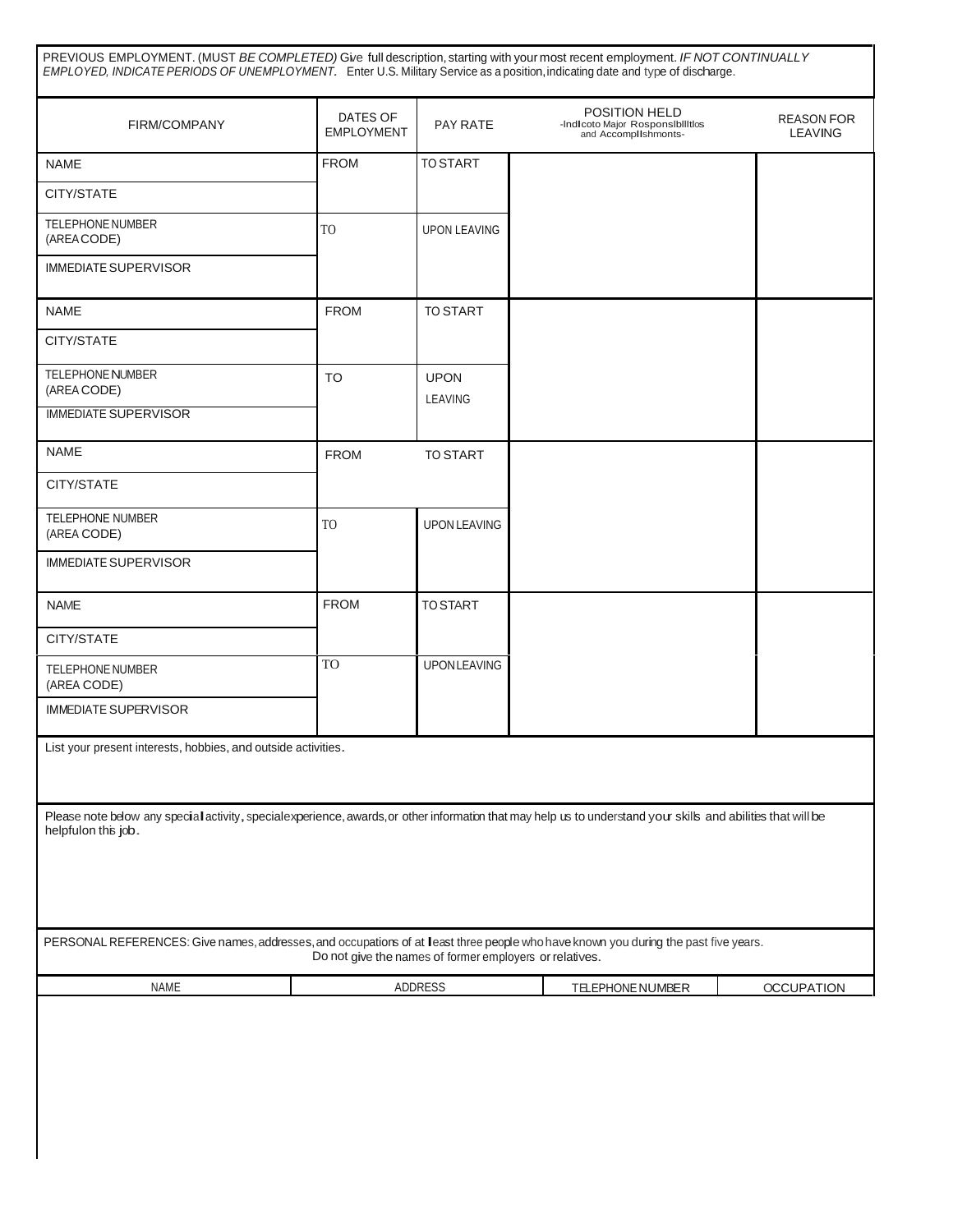| <b>CONVICTION DATA SHEET</b>                                                                                                   |                                                                             |                                                                                                                      |             |                                                                                                                                                                                                                                                                                                                  |  |  |  |
|--------------------------------------------------------------------------------------------------------------------------------|-----------------------------------------------------------------------------|----------------------------------------------------------------------------------------------------------------------|-------------|------------------------------------------------------------------------------------------------------------------------------------------------------------------------------------------------------------------------------------------------------------------------------------------------------------------|--|--|--|
| This portion of your application MUST be completed. It will be used only when the information is relevant to your application. |                                                                             |                                                                                                                      |             |                                                                                                                                                                                                                                                                                                                  |  |  |  |
|                                                                                                                                |                                                                             |                                                                                                                      |             |                                                                                                                                                                                                                                                                                                                  |  |  |  |
| Name                                                                                                                           | Last                                                                        | First                                                                                                                | M.L         | Social Security Number                                                                                                                                                                                                                                                                                           |  |  |  |
|                                                                                                                                |                                                                             |                                                                                                                      |             |                                                                                                                                                                                                                                                                                                                  |  |  |  |
|                                                                                                                                |                                                                             |                                                                                                                      |             | Have you ever been convicted of a felony or convicted of a lesser crime within the last five years? Do not include arrests without conviction, charges ex-                                                                                                                                                       |  |  |  |
|                                                                                                                                |                                                                             | punged, convictons adjudged "youthful offender" or "juvenile", or convictions for minor traffic violations.<br>o Yes | $\Omega$ No |                                                                                                                                                                                                                                                                                                                  |  |  |  |
|                                                                                                                                |                                                                             |                                                                                                                      |             |                                                                                                                                                                                                                                                                                                                  |  |  |  |
|                                                                                                                                |                                                                             |                                                                                                                      |             | If yes, please briefly described the circumstances of your conviction and your name at that time; indicating the date, nature, and place of the offense<br>and disposition of the case including any rehabilitation. Your answer is looked upon as only one of the factors considered in the employment decision |  |  |  |
|                                                                                                                                | and is evaluated in terms of the nature, severity, and date of the offense. |                                                                                                                      |             |                                                                                                                                                                                                                                                                                                                  |  |  |  |
|                                                                                                                                |                                                                             |                                                                                                                      |             |                                                                                                                                                                                                                                                                                                                  |  |  |  |
|                                                                                                                                |                                                                             |                                                                                                                      |             |                                                                                                                                                                                                                                                                                                                  |  |  |  |
|                                                                                                                                |                                                                             |                                                                                                                      |             |                                                                                                                                                                                                                                                                                                                  |  |  |  |
|                                                                                                                                |                                                                             |                                                                                                                      |             |                                                                                                                                                                                                                                                                                                                  |  |  |  |
|                                                                                                                                |                                                                             |                                                                                                                      |             |                                                                                                                                                                                                                                                                                                                  |  |  |  |
|                                                                                                                                |                                                                             |                                                                                                                      |             |                                                                                                                                                                                                                                                                                                                  |  |  |  |
|                                                                                                                                |                                                                             |                                                                                                                      |             |                                                                                                                                                                                                                                                                                                                  |  |  |  |
|                                                                                                                                |                                                                             |                                                                                                                      |             |                                                                                                                                                                                                                                                                                                                  |  |  |  |
|                                                                                                                                |                                                                             |                                                                                                                      |             |                                                                                                                                                                                                                                                                                                                  |  |  |  |
|                                                                                                                                |                                                                             |                                                                                                                      |             |                                                                                                                                                                                                                                                                                                                  |  |  |  |
| Signature of Applicant                                                                                                         |                                                                             |                                                                                                                      | Date        |                                                                                                                                                                                                                                                                                                                  |  |  |  |

## APPLICANTS CERTIFICATION AND AGREEMENT

#### PLEASE READ CAREFULLY:

## 1. Certification of Truthfulness.

Ihereby affirm that my answers to these statements and questions are true and correct to the best of my knowledge. Ihave not knowingly withheld any fact or circumstance that would, if disclosed, affect my application unfavorably. Icertify that Ihave filled out this Application for Employment completely and that all statements are made truthfully and without evasion, and further I understand and agree that such statements may be investigated and if found to be false will be sufficient reason for not being employed, orif employed may result in my dismissal.

#### 2. Authorization for Employment/EducationalInformation.

Iauthorize the references listed in the Application for Employment, and any prior employer, educationalinstitution, or any other persons or organizations to give this Company any and all information concerning my previous employment/educational accomplishments, disciplinary information, or any other pertinent information they may have, personal or otherwise, and release all parties from all liability for any damage that may result from furnishing same to you.Ihereby waive writtennotice that employment information is being providedby any person or organization.

# 3. Emloyment at Will.

If I am hired, in consideration of my employment, I agree to abide by the rules and policies of this Company, including any changes made from time to time, and agree that my employment and compensation can be terminated with or without cause, and with or without notice, at any time, at the option of either the Company or myself. Iunderstand that no manager or other representative of the company, other than the owners, has any authority to enter into any agreement for employment for any specific or indefinite period of time, or to make any agreement contrary to the foregoing. I understand that any such agreement by the owners must be made in writing to be effective. I understand that this application is not a contract of employment.

# 4. Authorization to Work.

If Iam selected to hire Iwill be offered employment provided I verify that Iam authorized to work as required by the Immigration Reform and ControlAct of 1986.

# 5. Limitations on Claims.

Iagree that any action of suit against the Company arising out of my employment or termination of employment, including but not limited to claims arising under State or Federal civilrights statutes, must be brought within <sup>180</sup> days of the event giving rise to the claim or be forever barred. I waive any statute of limitations to the contrary.